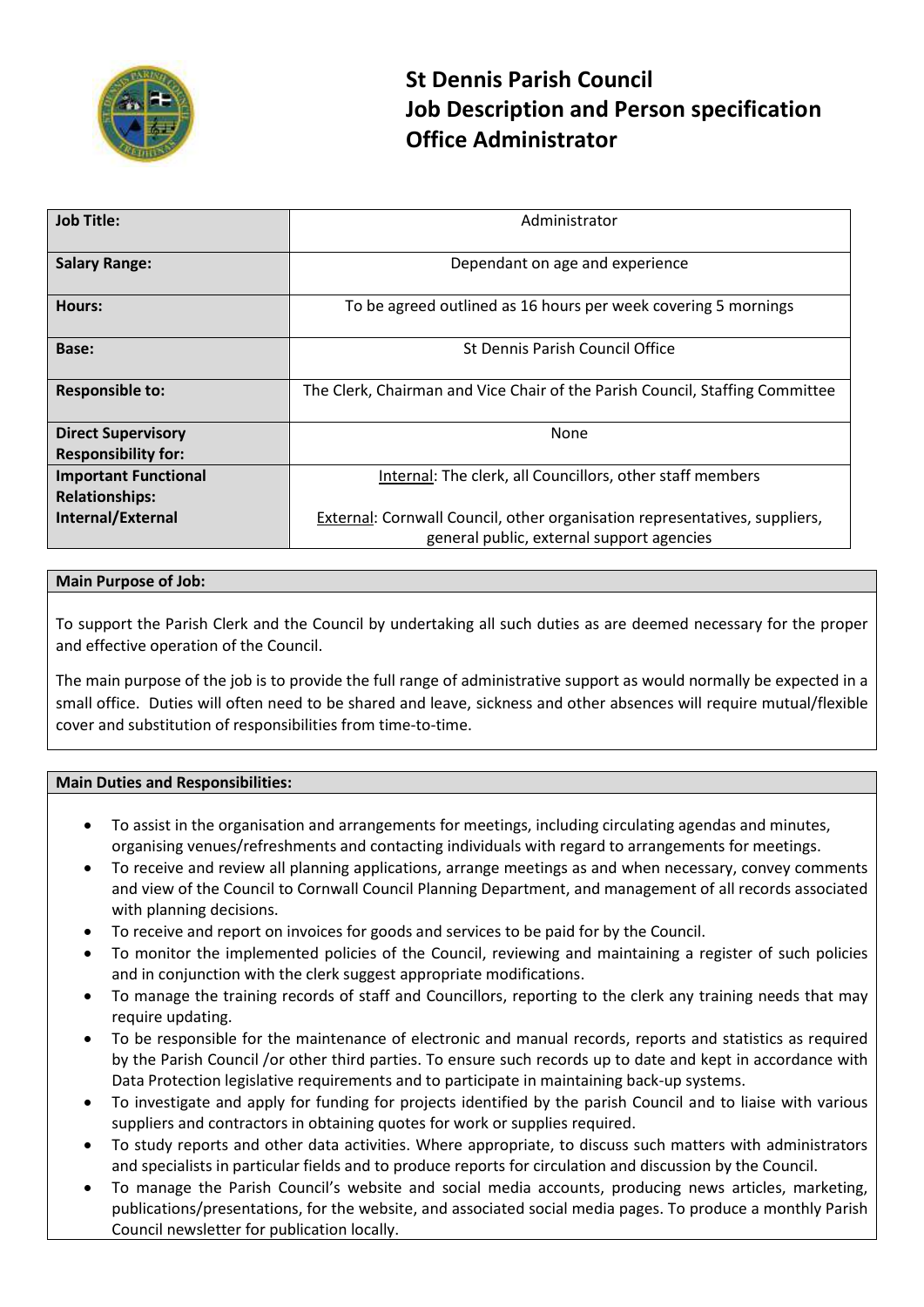

- To support the Parish Council in wider administrative function by receiving correspondence and documents on behalf of the Council and to deal with the correspondence or documents or bring such items to the attention of the clerk or the Council. To issue correspondence as a result of instructions of or the known policy of the Council. Assessing stock control and stationery, filing, photocopying, maintaining office equipment.
- To ensure the provision of administrative support in respect of, daily diaries, burials, incident reporting, staff sickness, post book, petty cash book, Parish Council events.
- To Assist with the management of the Educational Bursary Scheme receiving and reviewing applications, seeking further information when required, liaising with applicants, course providers and the Education Bursary Committee.
- To assist in the management and maintenance of all land and assets under the control of the Parish Council, ensuring that obligations for risk assessment are properly met and health and safety requirements are adhered to.
- Assist the Parish Clerk in ensuring the legal, statutory and other provisions governing or affecting the running of the Parish Council are met.

### **General/Other:**

- To meet and greet visitors in line with the Parish Council's procedure and receive and prioritise incoming telephone calls and deal with them appropriately.
- To provide a professional and confidential administrative service for the Parish Council including word processing of correspondence, reports, publications and other documents as required
- To undertake and apply any training provided and maintain a forward-looking list of appropriate training.
- To be responsible for your own continuing self-development and attend meetings as appropriate.
- To assist in the management and maintenance of the Cemetery.
- To ensure that the Parish Councils needs are prioritised and to have a clear sight of how this role impacts on the Parish Council and members of the public at all times.
- To act as a Parish Council team member and provide support and cover for other staff where needs arise inclusive of occasional evening meetings.
- To be aware of and adhere to all Parish Council policies and procedures.
- To undertake other duties appropriate to the post as required
- To act as a representative of the Parish Council as and when required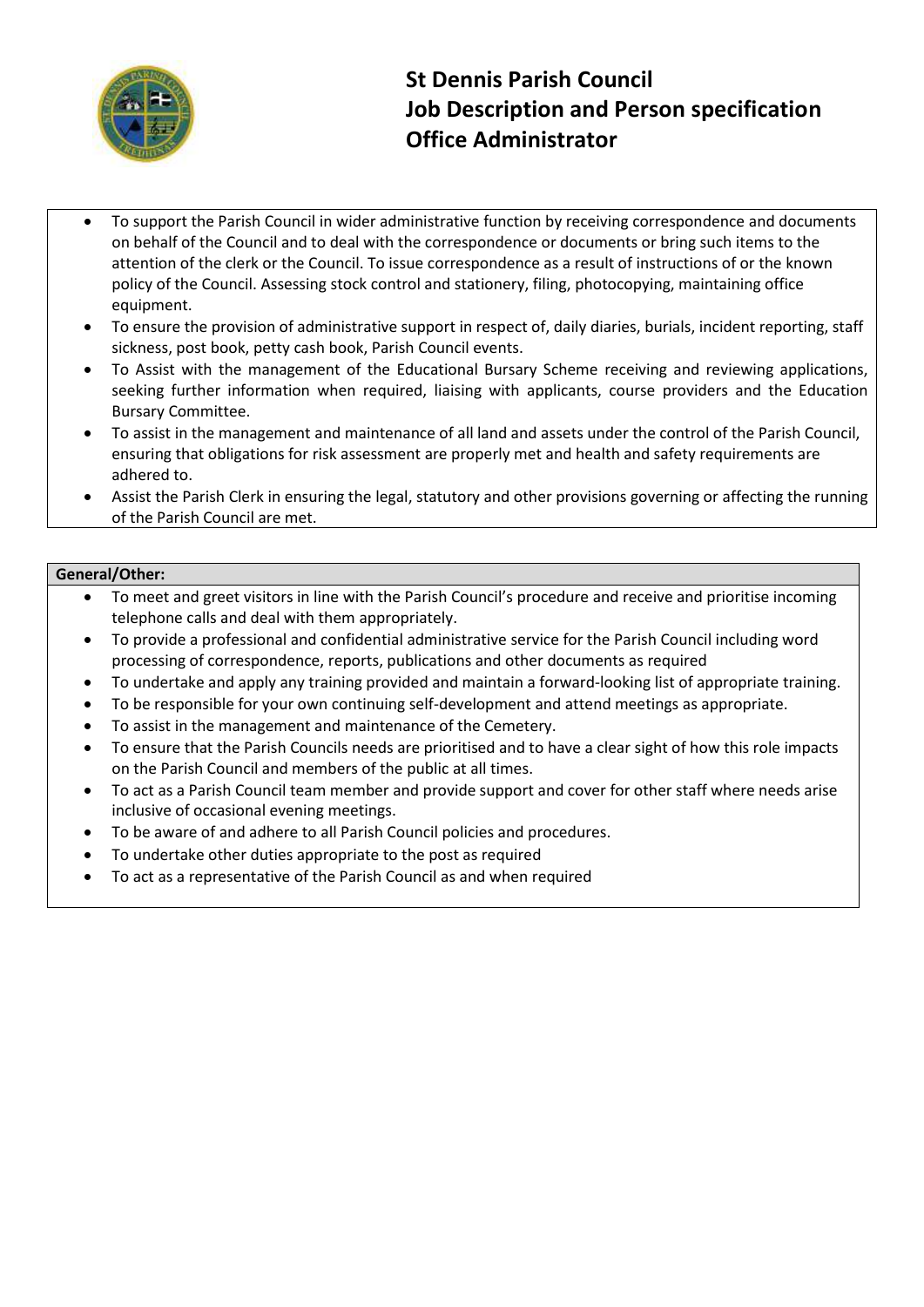

| <b>Person Specification:</b>  | <b>Essential</b>                         | <b>Desirable</b>                            | <b>Recruiting method</b>         |
|-------------------------------|------------------------------------------|---------------------------------------------|----------------------------------|
| <b>Education and Training</b> | GCSE's or equivalent to                  | Admin or IT related                         | Application                      |
|                               | include Maths & English                  | qualifications at level 3                   |                                  |
|                               | at a C grade or above                    |                                             |                                  |
|                               | NVQ in business                          | Typing and word                             |                                  |
|                               | administration or                        | processing certificates                     |                                  |
|                               | equivalent experience                    |                                             |                                  |
| <b>Skills and Experience</b>  | 2 years recent office                    | <b>Experience of working</b>                | Application/Interview/Assessment |
|                               | experience.                              | within local authority<br>office or similar |                                  |
|                               | Good standard of                         | environment                                 |                                  |
|                               | practical knowledge,                     |                                             |                                  |
|                               | skills and experience of                 |                                             |                                  |
|                               | working in an office                     | Experience / knowledge                      |                                  |
|                               | environment                              | of computerised<br>accounting packages      |                                  |
|                               | A practical working                      |                                             |                                  |
|                               | knowledge IT                             |                                             |                                  |
|                               | applications, inclusive of               |                                             |                                  |
|                               | word, excel and                          |                                             |                                  |
|                               | powerpoint                               |                                             |                                  |
|                               | <b>Excellent customer</b>                |                                             |                                  |
|                               | service and                              |                                             |                                  |
|                               | communication skills                     |                                             |                                  |
| <b>Specialist Knowledge</b>   |                                          |                                             | Application/Interview/Assessment |
| and Skills                    | Good typing and word<br>processing skill | Minute-taking skills                        |                                  |
|                               |                                          |                                             |                                  |
|                               | Good oral & written                      |                                             |                                  |
|                               | skills                                   |                                             |                                  |
|                               | Strong organisational                    |                                             |                                  |
|                               | skills                                   |                                             |                                  |
|                               |                                          |                                             |                                  |
|                               | High level of accuracy                   |                                             |                                  |
|                               | and attention to detail                  |                                             |                                  |
|                               | Demonstrates an                          |                                             |                                  |
|                               | awareness,                               |                                             |                                  |
|                               | understanding and                        |                                             |                                  |
|                               | commitment to the                        |                                             |                                  |
|                               | protection and<br>safeguarding of        |                                             |                                  |
|                               | vulnerable adults,                       |                                             |                                  |
|                               | children and young                       |                                             |                                  |
|                               | people                                   |                                             |                                  |
|                               |                                          |                                             |                                  |